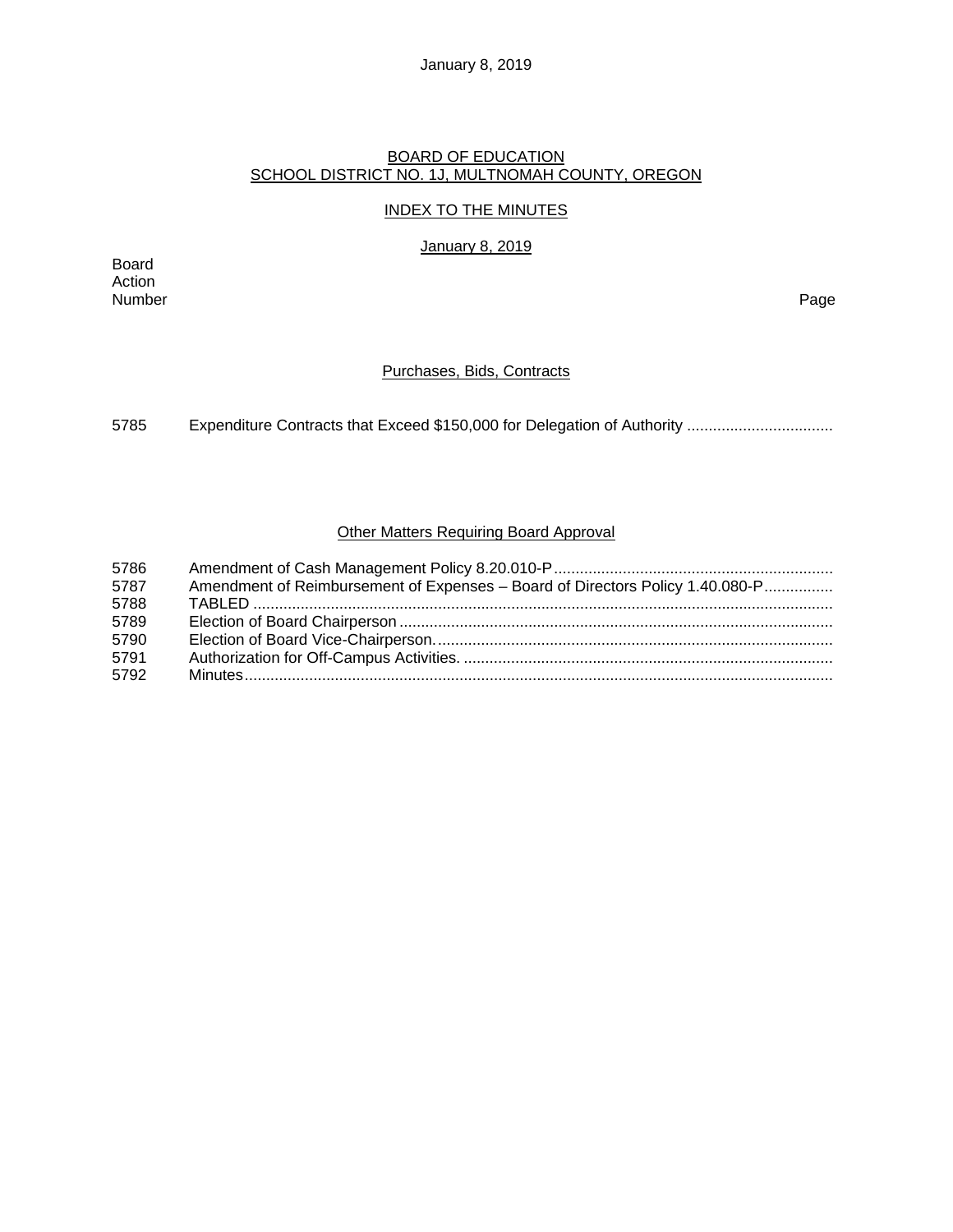January 8, 2019

## Purchases, Bids, Contracts

## Resolution Number 5785

Director Anthony moved and Director Esparza Brown seconded the motion to adopt the above referenced number. The motion was put to a voice vote and passed unanimously (7-yes, 0-no), with Student Representative Paesler voting yes, unofficial.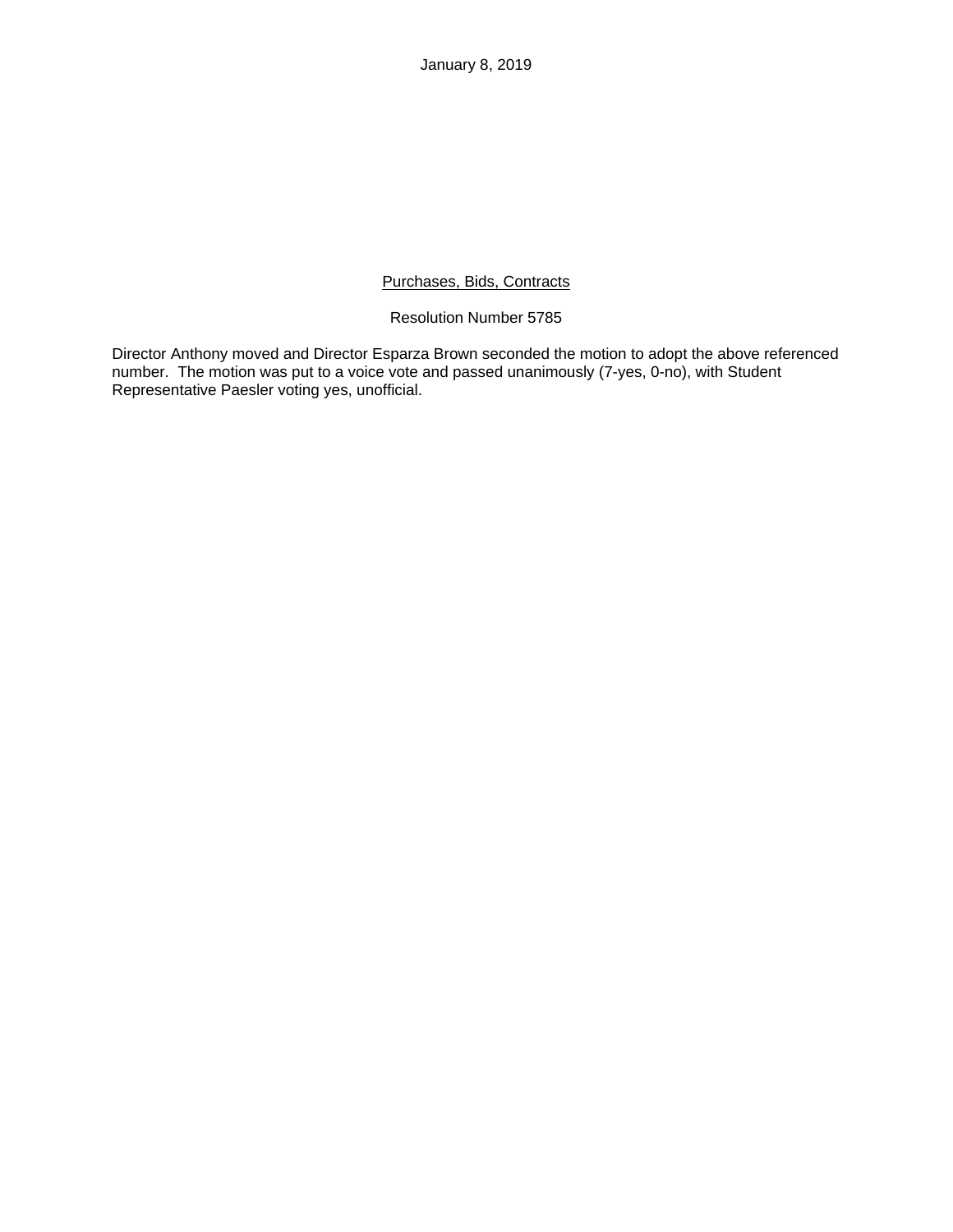## Expenditure Contracts that Exceed \$150,000 for Delegation of Authority

# **RECITAL**

Portland Public Schools ("District") Public Contracting Rules PPS-45-0200 ("Authority to Approve District Contracts; Delegation of Authority to Superintendent") requires the Board of Education ("Board") enter into contracts and approve payment for products, materials, supplies, capital outlay, equipment, and services whenever the total amount exceeds \$150,000 per contract, excepting settlement or real property agreements. Contracts meeting this criterion are listed below.

## **RESOLUTION**

The Superintendent recommends that the Board approve these contracts. The Board accepts this recommendation and by this resolution authorizes the Deputy Clerk to enter into the following agreements.

## **NEW CONTRACTS**

| <b>Contractor</b>    | Contract<br>Term                           | <b>Contract Type</b>                  | <b>Description of Services</b>                  | <b>Contract</b><br>Amount  | Responsible<br>Administrator,<br><b>Funding Source</b> |
|----------------------|--------------------------------------------|---------------------------------------|-------------------------------------------------|----------------------------|--------------------------------------------------------|
| <b>FLO Analytics</b> | 1/9/19<br>through<br>1/8/20<br>(estimated) | <b>Personal Services</b><br>PS XXXXX* | <b>Boundary Review Process</b><br>RFP 2018-2535 | Not to Exceed<br>\$295.960 | C. Hertz<br><b>Fund 101</b>                            |

\* Contract is in negotiation and not finalized at this time. Staff seeks advanced authorization for this contract pursuant to the Purchasing & Contracting Delegation of Authority Administrative Directive, 8.50.105-AD, Section X(4): "The District may seek an 'advanced authorization' from the PPS Board of Education for any contract upon the approval of the Director of Purchasing & Contracting. The cost of the contract shall be a 'Not to Exceed' amount. Once the Board has approved it, no further authorization for the contract is required, providing the contract value remains at or below the 'Not to Exceed' amount."

## **NEW INTERGOVERNMENTAL AGREEMENTS ("IGAs")**

| <b>Contractor</b>                 | <b>Contract</b><br>Term      | <b>Contract Type</b>                        | <b>Description of Services</b>                                        | Contract<br>Amount | Responsible<br>Administrator,<br><b>Funding Source</b>    |
|-----------------------------------|------------------------------|---------------------------------------------|-----------------------------------------------------------------------|--------------------|-----------------------------------------------------------|
| <b>Portland Public</b><br>Schools | 7/1/18<br>through<br>6/30/19 | Intergovernmental<br>Agreement<br>IGA 67341 | Columbia Regional Program<br>will provide autism support<br>services. | \$1,006,104        | Y. Curtis<br><b>Fund 205</b><br>Dept. 5414<br>Grant G1700 |

## **AMENDMENTS TO EXISTING CONTRACTS**

| <b>Contractor</b>      | Contract<br>Term             | <b>Contract Type</b>                                | <b>Description of Services</b>                                                                                          | Contract<br>Amount,<br><b>Amendment</b><br>Amount | <b>Responsible</b><br>Administrator,<br><b>Funding Source</b> |
|------------------------|------------------------------|-----------------------------------------------------|-------------------------------------------------------------------------------------------------------------------------|---------------------------------------------------|---------------------------------------------------------------|
| <b>Prospect Studio</b> | 8/9/18<br>through<br>6/28/19 | <b>Personal Services</b><br>PS 66699<br>Amendment 1 | This amendment extends the<br>end date and adds funds to<br>encompass additional Board<br>interaction.<br>RFP 2018-2487 | \$229.100<br>\$59,100                             | S. Soden<br><b>Fund 101</b><br>Dept. 5402                     |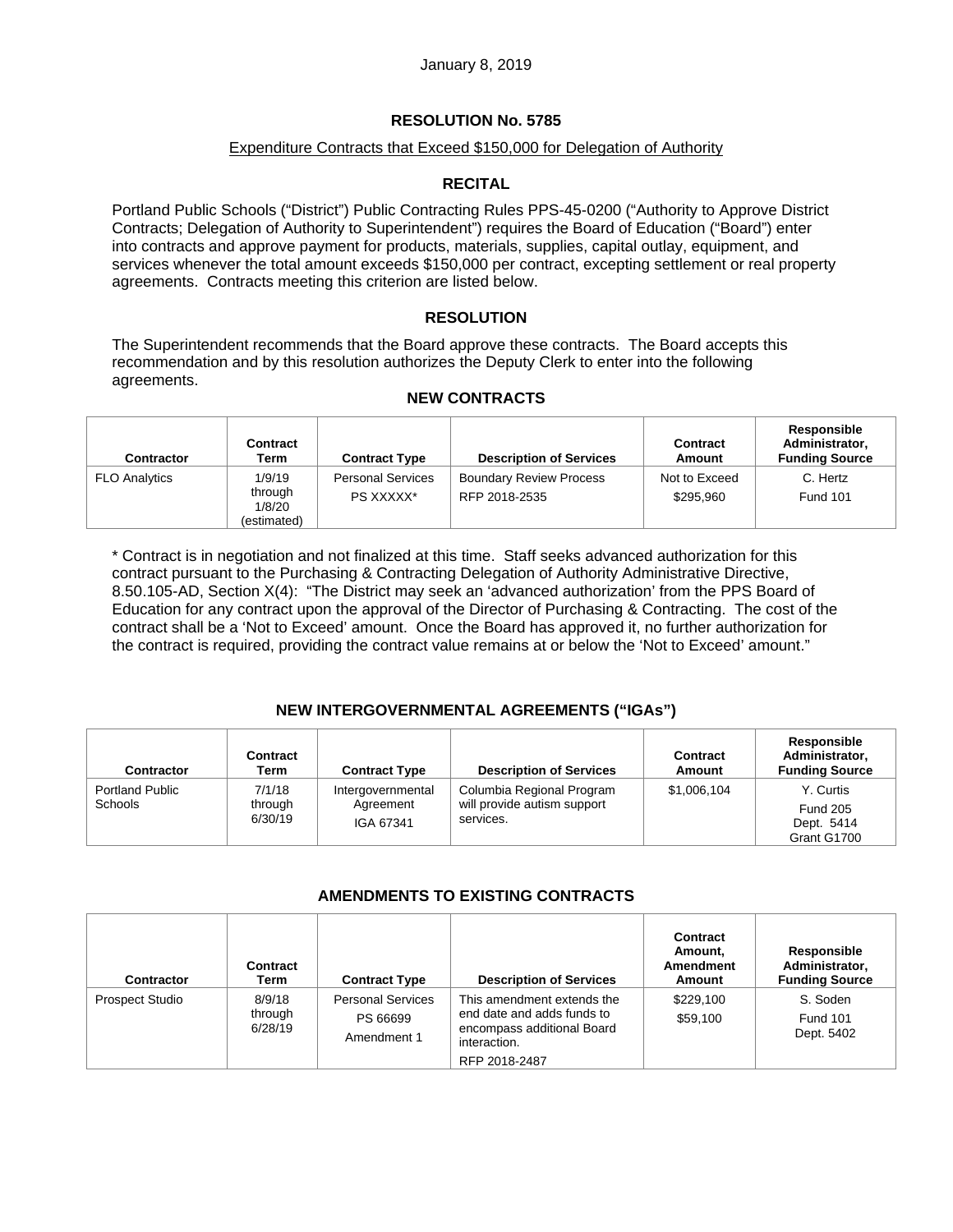## Other Matters Requiring Board Approval

#### Resolution Numbers 5786 through 5793

During the Committee of the Whole, Director Esparza Brown moved and Director Brim-Edwards seconded the motion to adopt Resolution 5786. The motion was put to a voice vote and passed unanimously (7-yes, 0-no), with Student Representative Paesler voting yes, unofficial.

During the Committee of the Whole, Director Bailey moved and Director Kohnstamm seconded the motion to adopt Resolution 5787. The motion was put to a voice vote and passed unanimously (7-yes, 0 no), with Student Representative Paesler voting yes, unofficial.

Resolution Number 5788 was tabled to a date uncertain.

During the Committee of the Whole, Director Bailey moved and Director Anthony seconded the motion to adopt Resolution 5789. The motion was put to a voice vote and passed unanimously (7-yes, 0-no), with Student Representative Paesler voting yes, unofficial.

During the Committee of the Whole, Director Brim-Edwards moved and Director Bailey seconded the motion to adopt Resolution 5790. The motion was put to a voice vote and passed unanimously (7-yes, 0 no), with Student Representative Paesler voting yes, unofficial.

Director Anthony moved and Director Esparza Brown seconded the motion to adopt Resolutions 5791 through 5793. The motion was put to a voice vote and passed unanimously (7-yes, 0-no), with Student Representative Paesler voting yes, unofficial.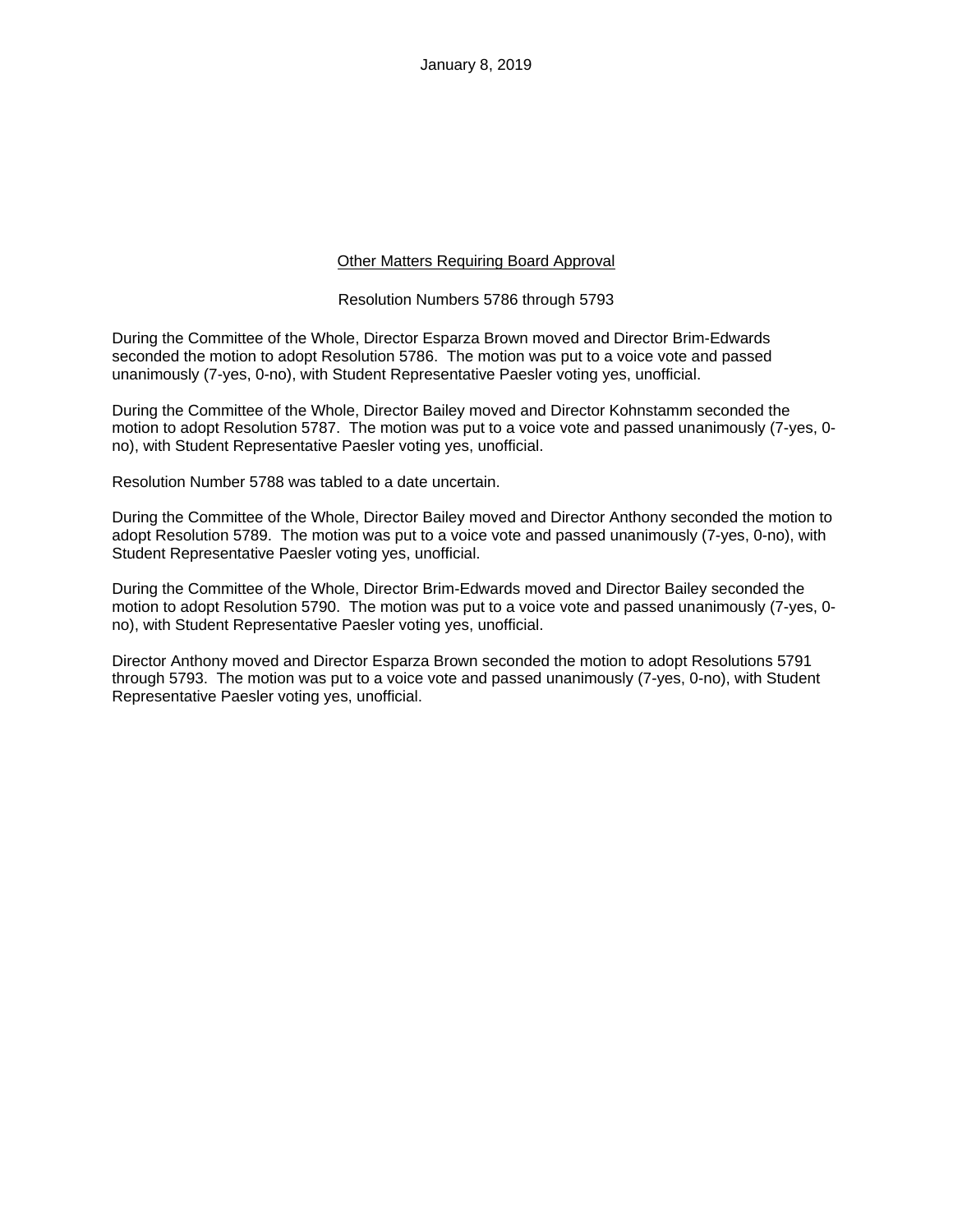#### Amendment of Cash Management Policy 8.20.010-P

## **RECITALS**

- A. On November 29, 2018, the Board Policy & Governance Committee reviewed and considered amendment of the Cash Management Policy 8.20.010-P.
- B. On December 11, 2018, the Board presented the first reading of the amended Cash Management Policy.
- C. Per District policy, the public comment was open for at least 21 days, and no public comments were received.

## **RESOLUTION**

The Board hereby amends the Cash Management Policy 8.20.010-P.

## **RESOLUTION No. 5787**

#### Amendment of Reimbursement of Expenses—Board of Directors Policy 1.40.080-P

## **RECITALS**

- A. On November 29, 2018, the Board Policy & Governance Committee reviewed and considered amendment of the Reimbursement of Expenses—Board of Directors Policy 1.40.080-P.
- B. On December 11, 2018, the Board presented the first reading of the amended Reimbursement of Expenses—Board of Directors Policy.
- C. Per District policy, the public comment was open for at least 21 days, and no public comments were received.

#### **RESOLUTION**

The Board hereby amends the Reimbursement of Expenses—Board of Directors Policy 1.40.080-P.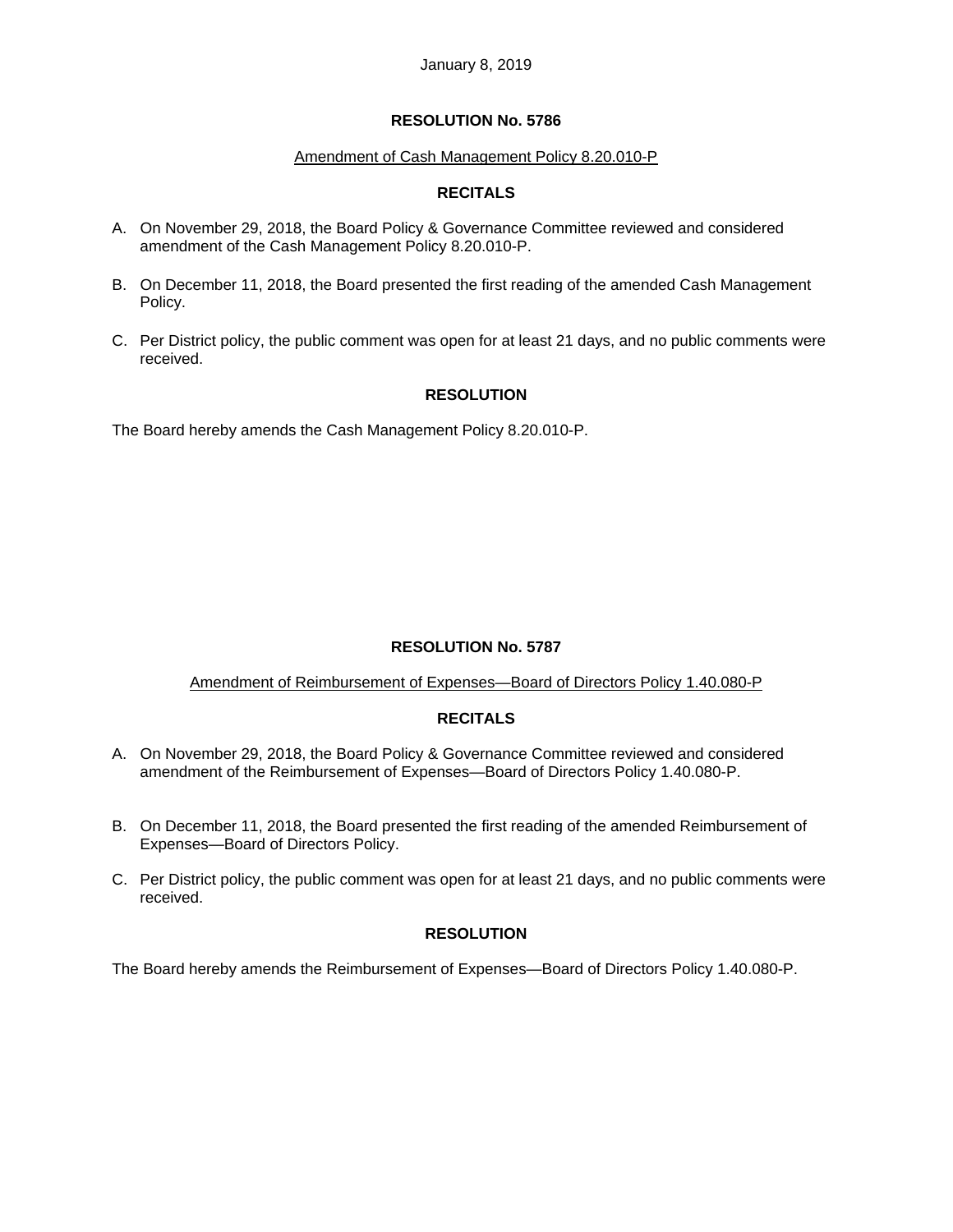January 8, 2019

## **RESOLUTION No. 5788**

# TABLED

#### **RESOLUTION No. 5789**

#### Election of Board Chairperson

Director Rita Moore is hereby elected Chairperson of the Board for the period January 9, 2019, until the first regular meeting of the Board in July 2019, and until, respectively, his/or her successor is elected.

### **RESOLUTION No. 5790**

Election of Board Vice-Chairperson

Director Julie Esparza Brown is hereby elected Vice-Chairperson of the Board for the period January 9, 2019, until the first regular meeting of the Board in July 2019, and until, respectively, his/or her successor is elected.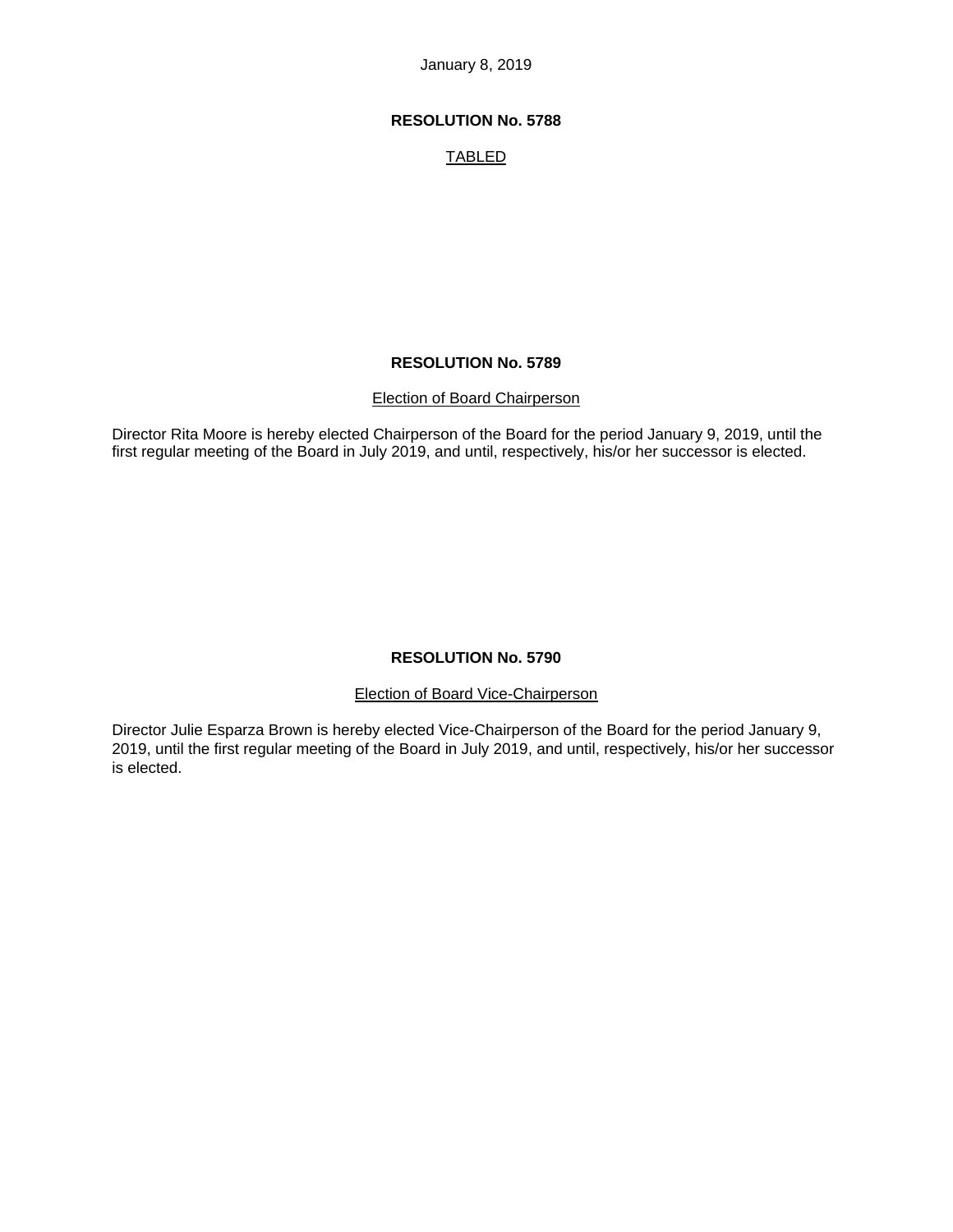#### Authorization for Off-Campus Activities

## **RECITAL**

Portland Public Schools ("District") Policy 6.50.010-P ("Off-Campus Activities") requires the Board of Education ("Board") consent to student out-of-state travel.

#### **RESOLUTION**

The Board has reviewed the request for out-of-state travel. All required documents have been submitted to the Risk Management Department. The Superintendent recommends that the Board consent to the student out-of-state travel for the below request:

| Date(s)                    | School, Course, and<br><b>Number of Students</b>                                   | <b>Purpose of Travel</b>                                                                                           | <b>Travel</b><br><b>Destination</b>       | <b>Estimated Cost</b>     |
|----------------------------|------------------------------------------------------------------------------------|--------------------------------------------------------------------------------------------------------------------|-------------------------------------------|---------------------------|
| $4/11/2019 -$<br>4/26/2019 | Hosford Middle School,<br>Mandarin Immersion 8 <sup>th</sup><br>grade, 33 students | Utilize Mandarin language skills<br>and conduct field studies.<br>conduct research, create a<br>video documentary. | Suzhou, China                             | \$2,045.00 per<br>student |
| $2/15/19 -$<br>2/16/19     | Grant HS Track & Field<br>Team                                                     | Compete & gain exposure to<br>collegiate athletic opportunities.                                                   | Univ of<br>Washington,<br>Walla Walla, WA | \$110 per student         |
| $4/5/19 -$<br>4/8/19       | Wilson HS Band                                                                     | College visits, workshops,<br>clinics, viewing professional<br>performances                                        | USC.<br>Philharmonic,<br>Disneyland       | \$900 per student         |

## **AUTHORIZATION FOR OFF-CAMPUS ACTIVITIES**

## **RESOLUTION No. 5792**

Minutes

The following minutes are offered for adoption:

December 11 and 18, 2018